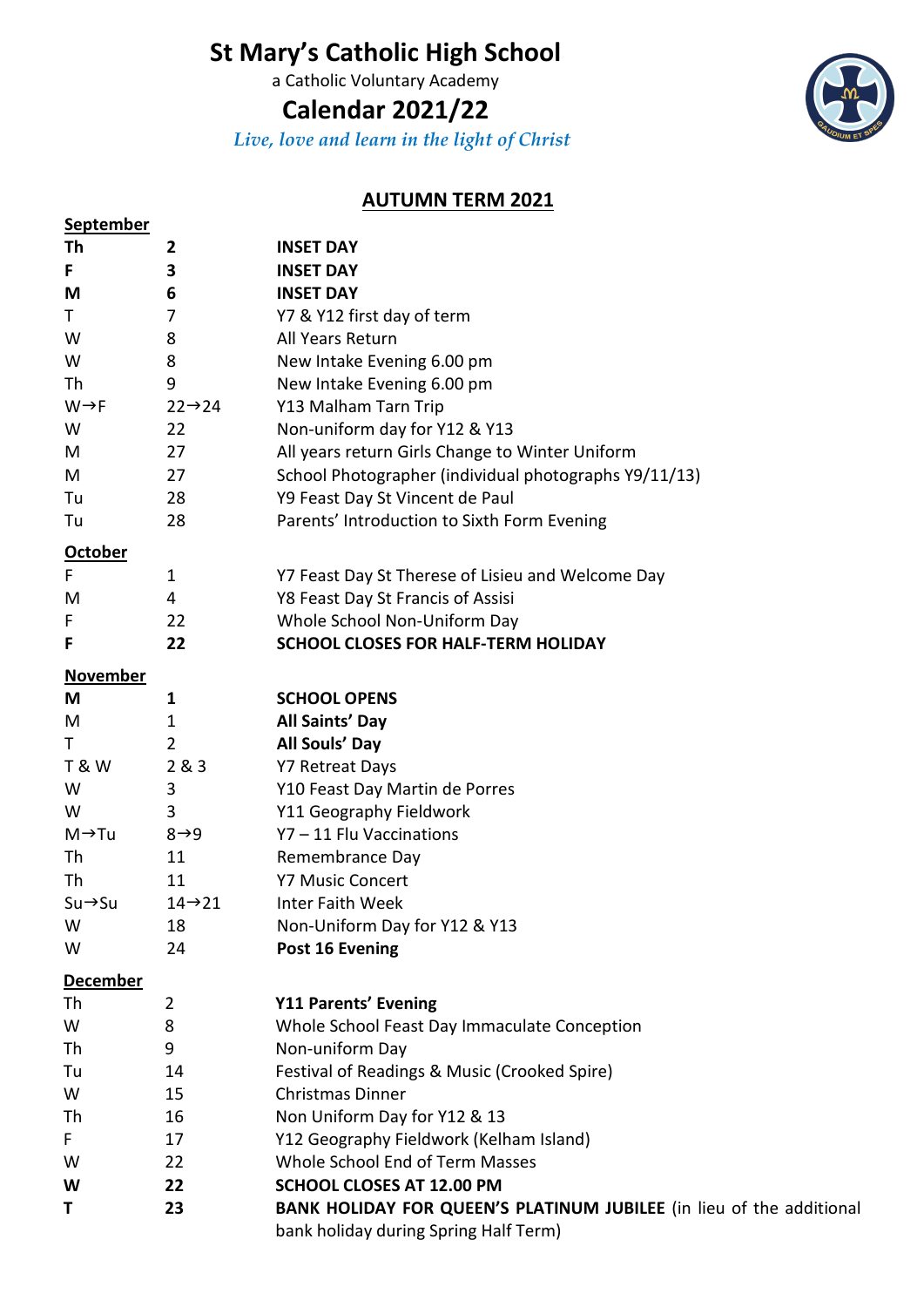### **SPRING TERM 2022**

| <b>January</b>     |                     |                                                 |
|--------------------|---------------------|-------------------------------------------------|
| W                  | 6                   | Epiphany                                        |
| М                  | 10                  | <b>SCHOOL OPENS</b>                             |
| Tu                 | 18                  | <b>Y10 Parents' Evening</b>                     |
| $M \rightarrow F$  | $24 \rightarrow 28$ | Y11 Mock Exam Week                              |
| $M \rightarrow Tu$ | $24 \rightarrow 25$ | Y8 Retreat (The Briars)                         |
| W                  | 26                  | Y9 Parents' Evening                             |
| M                  | 31                  | Y13 Feast Day St John Bosco                     |
| <b>February</b>    |                     |                                                 |
| Th                 | 3                   | Y11 GCSE Art Trip to Leeds Art Galleries        |
| Tu                 | 8                   | Y11 Feast Day St Josephine Bakhita              |
| F                  | 11                  | Formal Issue of Y11 Mock Exam results to pupils |
| F                  | 18                  | <b>SCHOOL CLOSES FOR HALF-TERM HOLIDAY</b>      |
| М                  | 28                  | <b>SCHOOL OPENS</b>                             |
| <b>March</b>       |                     |                                                 |
| W                  | $\mathbf{2}$        | Ash Wednesday - Lent Begins                     |
| $M \rightarrow F$  | $7 \rightarrow 11$  | Y13 Mock Exam Week                              |
| $Tu \rightarrow F$ | $8 \rightarrow 11$  | Y8 Geography trips to Twycross Zoo              |
| Tu                 | 15                  | <b>INSET DAY</b>                                |
| W                  | 16                  | <b>Y8 Parents' Evening</b>                      |
|                    |                     |                                                 |

| Th | Y7, 11 & 13 Year Group Photographs |
|----|------------------------------------|
|    |                                    |

| 25 | Whole School Non-Uniform Day |
|----|------------------------------|
|    |                              |

#### **SUMMER TERM 2022**

| <b>April</b> |    |                                         |
|--------------|----|-----------------------------------------|
| W            | 6  | <b>Winding Wheel Music Concert</b>      |
| F            | 8  | <b>SCHOOL CLOSES FOR EASTER HOLIDAY</b> |
| Su           | 17 | Easter Sunday                           |
| М            | 25 | <b>SCHOOL OPENS</b>                     |
|              | 29 | Y12 Feast Day St Catherine of Sienna    |

#### **May**

| M                  | 2                  | <b>SCHOOL CLOSED - MAY DAY BANK HOLIDAY</b> |
|--------------------|--------------------|---------------------------------------------|
| Tu                 | 3                  | Y7-10 Girls change to Summer Uniform        |
| $Tu \rightarrow F$ | $3\rightarrow 6$   | Y12 Mock Exam Week                          |
| Th                 | 5                  | <b>Y7 Parents' Evening</b>                  |
| M→F                | $9 \rightarrow 13$ | Y10 Mock Exam Week                          |
| W                  | 11                 | Y13 Leavers' Mass (provisional date)        |
| Th                 | 12                 | Y13 Leavers' Ball (provisional date)        |
| F                  | 13                 | Y11 Leavers' Mass                           |
| Tu & W             | 17 & 18            | Y6 Intake Evenings                          |
| F                  | 27                 | <b>SCHOOL CLOSES FOR HALF-TERM HOLIDAY</b>  |